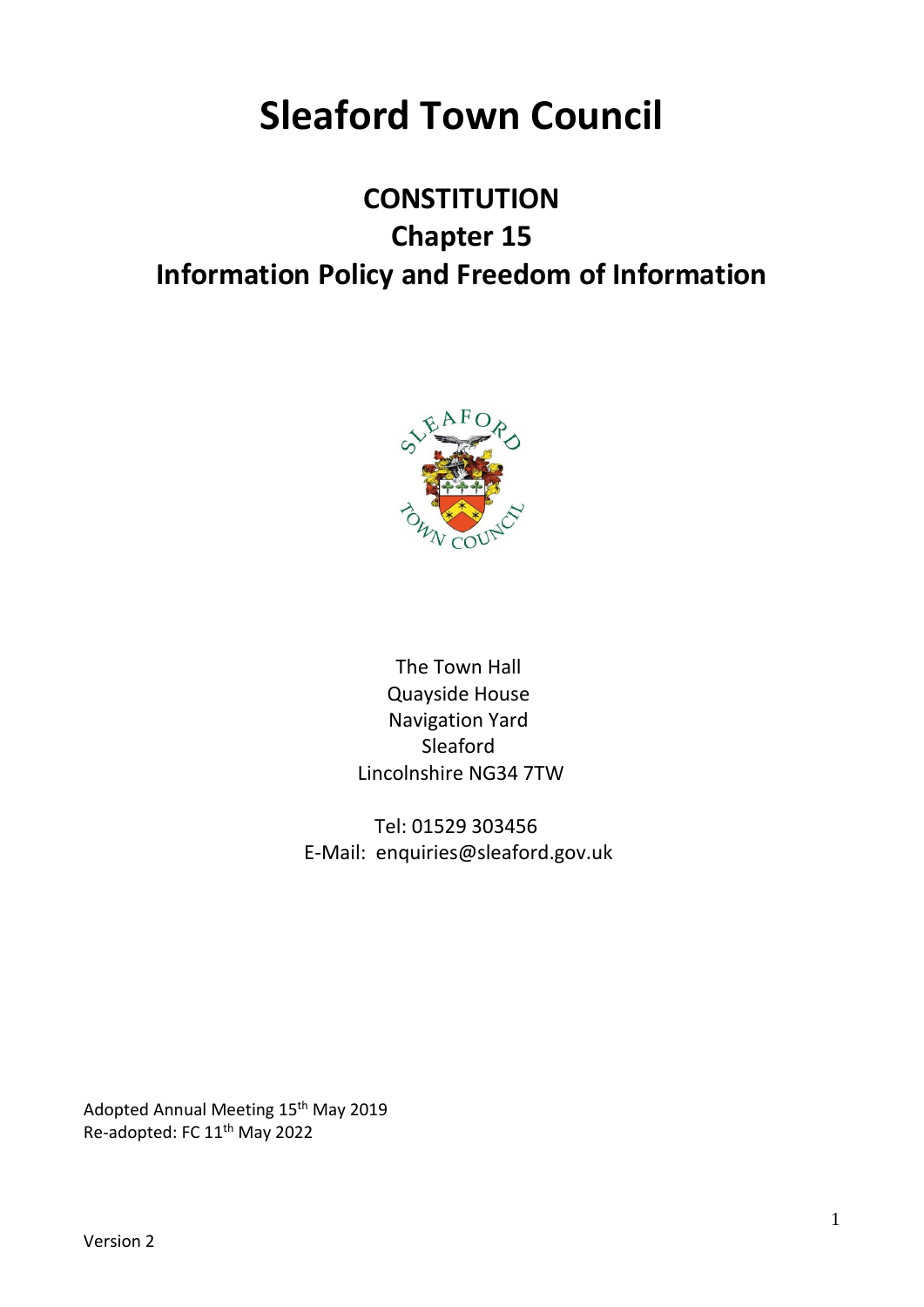# **INFORMATION POLICY**

This Policy is designed to assist Town Councillors and staff to effectively communicate with the general public.

# **Objective**

# *To provide a helpful response to telephone, or written enquiries in an efficient and polite manner*.

## **Personal Contact**

This can be in person or by telephone.

If it relates to a Town Council service, then the caller will be dealt with by the appropriate member of staff. If that member of staff is unavailable, contact details will be taken to ensure the caller can be contacted at the earliest suitable opportunity.

If it relates to a County Council or District Council service the caller will be advised to contact the County Council or District Council by providing them with the following appropriate number / e-mail:

• Lincolnshire County Council – 01522 552 222

customer**\_**[services@lincolnshire.gov.uk](mailto:customer_services@lincolnshire.gov.uk)

• North Kesteven District Council – 01529 414155

[Customer\\_Services@n-kesteven.gov.uk](mailto:Customer_Services@n-kesteven.gov.uk)

Town Councillors and Staff are advised against acting as an intermediary with the County Council and District Council Contact Centres; this is not being unhelpful, but to aid the trained staff of the County and District Council and /or their trained call centre staff to direct enquiries to the appropriate department or other public service. No direct dial numbers are to be given for any officer(s) at either the County or District Council.

## **Written Enquiries**

These could be by letter or, more frequently, by email. Wherever possible a detailed reply should be given within 5 working days. If that is not possible, a holding response should be sent within 5 days.

*There is no need to respond to unsolicited invitations or spam emails, indeed there are very good reasons for not so doing.*

Inevitably, the Town Council may receive repeated communications from individual members of the public on the same subject(s). It is permissible for staff to merely acknowledge such emails/letters without having to respond to each and every point. In any such case, the Acting Town Clerk should be consulted.

It should always be remembered that it is possible to recover any electronic correspondence.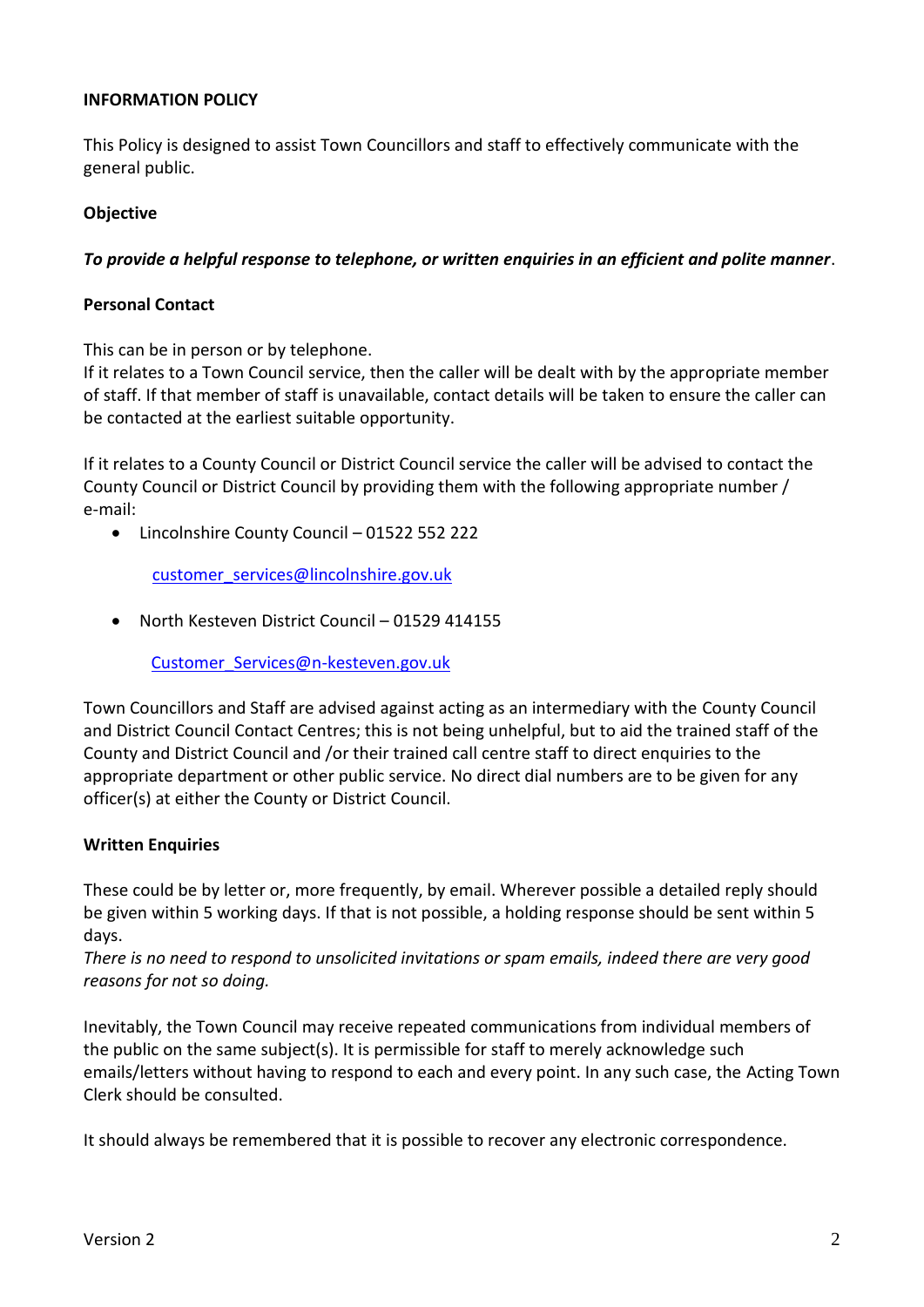# **Town Councillor's Details**

If requested, the staff will provide a member of the public with the names, addresses and telephone numbers for Town Councillors.

## **Media Statements**

Any press release from the Town Council is to be approved by the Acting Town Clerk/Chairman and where requested, copied to all Town Councillors.

Press releases from the Town Council need not be formally worded in stilted language but must not be partisan.

For the avoidance of doubt, an individual Town Councillor or political party may issue their own statements to the media but those must not give the impression of being a release from the Town Council.

# **Purdah**

Purdah is the period prior to an election, once a notice of poll has been officially given by the Returning Officer. It applies to Town and County Council elections as well as other national elections (e.g. a General Election).

It also applies if there is a local by-election.

During such a period, special care is needed to avoid any impression that the Town Council, as a body, supports any aspirant for elected office or a particular party.

More specific advice will be issued by the NALC and / or the Returning Officer at the County Council. A separate policy statement in respect of the 'purdah' period is available from the Acting Town Clerk.

## **Obscene & Abusive Language**

Staff and Councillors are not obliged to listen to abusive and obscene tirades or address members of the public in this way. In such a case the caller should politely be asked to desist and advised that if they continue to use such language the call will be terminated. If the abuse or obscenity continues then the call can be terminated.

Care however should be taken as some 'vivid descriptions' are used in the ordinary course of speech by certain sections of the community. A judgement should be made from the tone if that is the position. In such cases a councillor or member of staff can ask for moderation but may choose to continue the contact.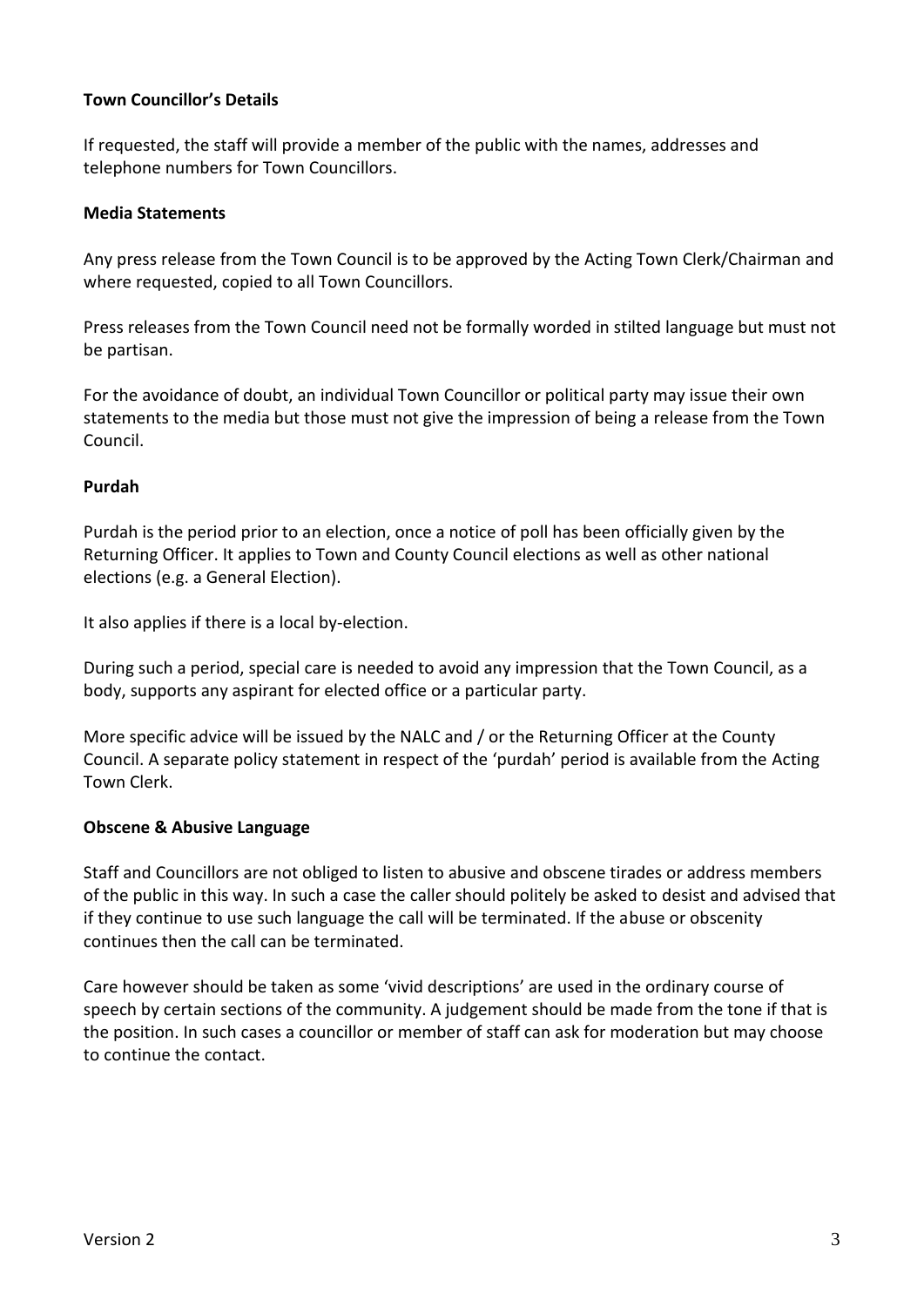# **Sleaford Town Council Policy for Handling Freedom of Information Requests.**

- Sleaford Town Council has produced and publicised a Publication Scheme which makes it clear what information can already be accessed. The Publication Scheme outlines any charges which may be made in supplying any information.
- Any additional information, which is not part of the Publication Scheme can be requested under the Freedom of Information Act 2000.
- A request for information must be made by letter or e-mail and should be sent to the Clerk to the Council. The request must include a contact name, an address for correspondence, and state clearly what information is required and in what format.
- Responsibility for dealing with all requests for information has been delegated to the Clerk to the Council.
- The first step is to identify whether the requested information is held by the Council. If not, the applicant will be notified accordingly.
- If information is held, and is not subject to any exemption, it will normally be supplied within 20 working days, unless there is a fee to pay, or further clarification must be sought.
- If the request for information is unclear, the Clerk to the Council will contact the applicant to clarify what data is being sought. If clarification of a request is needed, the 20 day working period will commence on receipt of the additional information.
- If the information is not held by the Council, but the Council is aware of another public body which may hold the information, the request will either be forwarded to the third part concerned, or the applicant will be given details of which public authority is believed to hold the information.
- Where information cannot be provided, a refusal notice will be issued explaining which exemption applies, and advising of any right to appeal through a Council appeal process, if applicable, and of the right to appeal to the Information Commissioner's Office. Contact details of the I.C.O. will be supplied.
- Where information is subject to a "qualified exemption" under the FOI Act, there may be an extension to the 20 days period whilst further consideration is given to applying the public interest test to determine whether any information should be withheld or disclosed.
- Where any complaint is received about the processing of any request for information, this will be immediately referred on to Council for attention.
- Where any correspondence is received from the Information Commissioner's Office in relation to any Freedom of Information matter, this will immediately be referred on to Council for attention.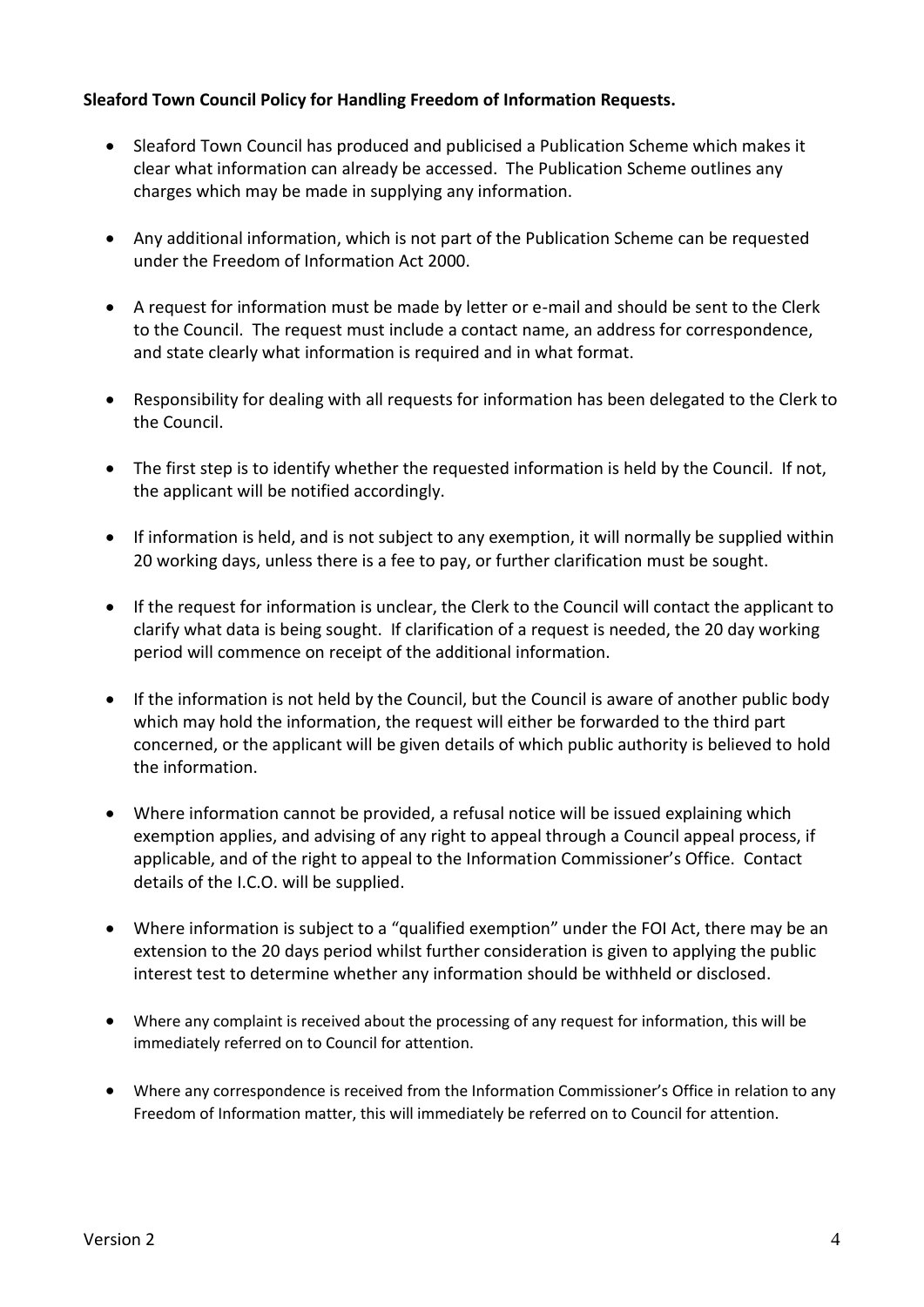## **DATA PROTECTION ACT 1998**

## **1. General Information and statement**

| Authority name:    | Sleaford Town Council,                                             |
|--------------------|--------------------------------------------------------------------|
| Authority address: | The Town Hall, Quayside House, Navigation Yard, Sleaford, NG34 7TW |

Responsible Officer: Clerk

The Data Protection Act requires that the Town Council advises the public of the uses it makes of personal data provided to it by the public themselves and from other principal authorities and organisations in connection with the Town Councils function.

Sleaford Town Council's Data Protection Statement is as follows:

**Sleaford Town Council considers that protecting the personal information is very important and recognises that the general public has an interest in how the Town Council collects, uses and shares such information**.

## **2. The Town Council's principles**

The Town Council's principles in respect of processing personal information are:

- To comply with the obligations under the Data Protection Act 1998 and any other relevant legislation.
- To keep personal information in strict confidence and not disclose it without the permission of the individual to which it relates except in limited circumstances as permitted or required by law.
- To obtain personal information lawfully and fairly.
- To keep personal information for only as long as its function remains relevant.
- To maintain appropriate procedures to ensure that personal information in the Town Council's possession is accurate and kept up to date.
- To maintain appropriate technical and organisation safeguards to protect personal information against loss, theft, unauthorised access, disclosure, copying, use or modification.
- Not to sell personal information.